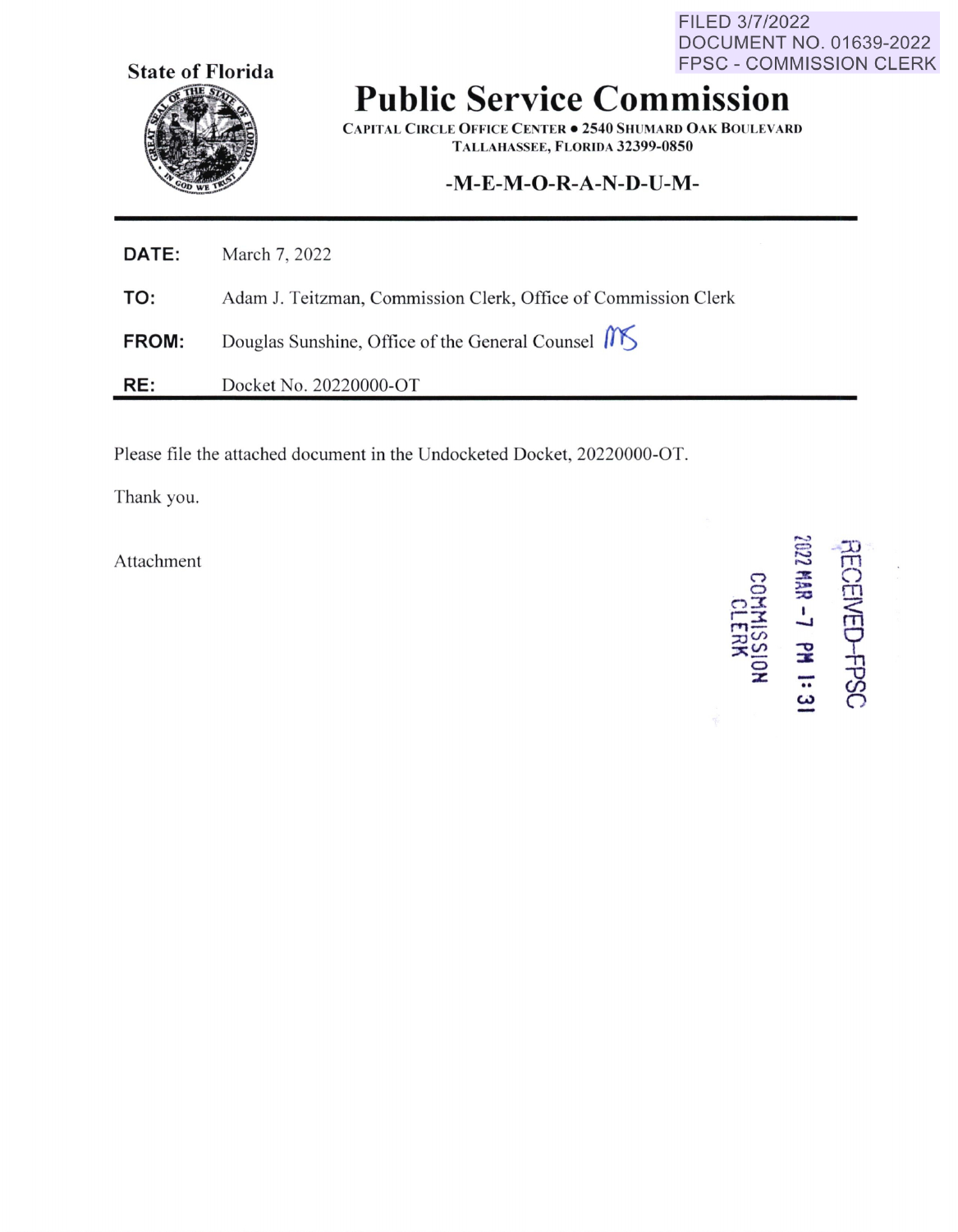COMMISSIONERS: ANDREW GILES FAY, CHAIRMAN ART GRAHAM **GARY F. CLARK** MIKE LA ROSA GABRIELLA PASSIOOMO

## **STATE OF FLORIDA**



KEITH C. HETRICK GENERAL COUNSEL (850) 413-6 199

## **Public Service Commission**

March 7, 2022

Jamie L. Jackson Joint Administrative Procedures Committee Room 680, Pepper Building 111 W. Madison Street Tallahassee, Florida 32399-1400 japc@leg.state.fl.us

**VIA E-MAIL** 

Re: Existing Rule Review, Public Service Commission Rules 25-30.010, .050, and .255

Dear Ms. Jackson:

This letter responds to your letter of November 4, 2021, concerning the above-referenced rules.

Your comments and our response for each of the rules are as follows:

**25-30.010:** Please review and advise as to the necessity of this rule entitled, "Rules for General Application," in light of the definition of a rule pursuant to section 120.52( 16), Florida Statutes.

**Response:** Commission staff has reviewed this rule and determined that this rule may be repealed as unnecessary. Staff anticipates that rulemaking will be initiated in the next few months to repeal the rule.

**25-30.050:** Law Implemented It appears that the citation to section  $367.091(3)$ , F.S., should be updated to section 367.091(4), F.S.

**Response:** A request for technical change will be submitted within the next few weeks to update the statutory citation.

**25-30.255(3):** This subsection appears to externally delegate the authority to determine the standards for meters to the American Waterworks Association. Please advise as to the Commission's authority for this delegation.